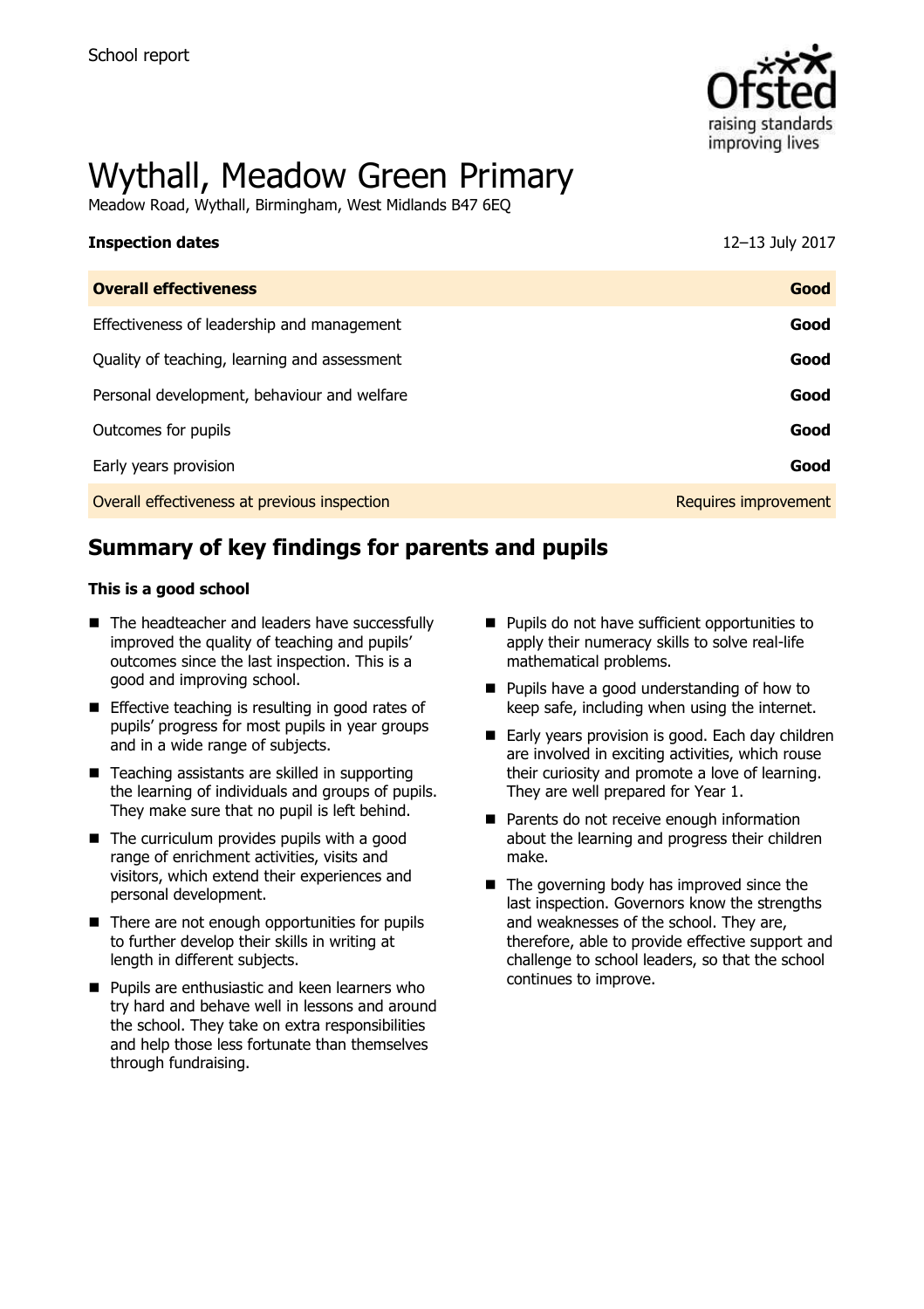

# **Full report**

### **What does the school need to do to improve further?**

- Continue to improve the quality of teaching so that pupils make even better progress by:
	- ensuring that pupils are given more opportunities to use their mathematical skills to solve practical problems
	- giving pupils more experience of writing at length and in different subjects so that they become more confident writers.
- **IMPROVE COMMUNICATIONS WITH parents so that they are more regularly informed about** the progress their children make.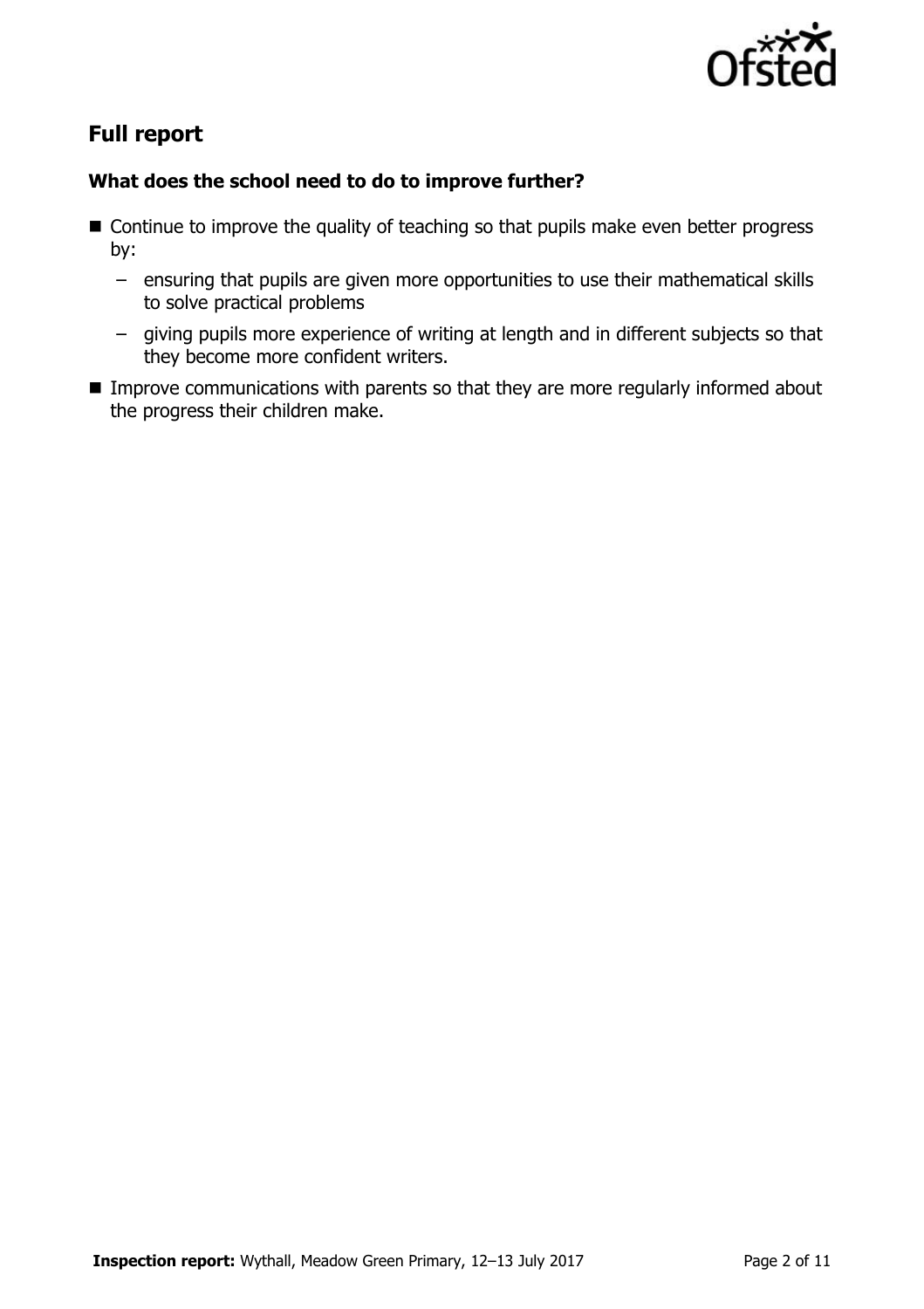

# **Inspection judgements**

#### **Effectiveness of leadership and management Good**

- The headteacher and leaders have taken effective action to address the previous underperformance in pupils' outcomes. There is a shared vision that enables good teaching to flourish and pupils to behave and achieve well. This is now a good and improving school.
- The school's self-evaluation is accurate and identifies what needs to be done to improve the school further. There are suitable procedures for checking the progress and attainment of individuals and groups of pupils to help them perform as well as they can. Any pupils at risk of falling behind are quickly identified and given extra support to help them keep up with other pupils.
- Teachers are held to account for the quality of teaching and the progress pupils make in their classes. The leadership team regularly monitor teaching and cross-reference these observations with checks on pupils' work. They mentor and coach staff effectively to develop their skills and improve their teaching practice.
- The school provides a broad and interesting range of subjects that promotes pupils' good achievement and contributes to their personal development. Termly topics such as 'The Battle of Britain' and 'Houses and Homes' bring together aspects of many different subjects including history and art. Pupils enjoy the many additional activities like the debating club, ukulele and the singing club. Visits to the Black Country Museum and visitors such as the 'Anglo-Saxon warrior' provide variety and excitement and motivate pupils in their learning. However, pupils do not have enough chances to practise their skills in long pieces of written work across other subjects.
- **Pupils' spiritual, moral, social and cultural development is promoted well and this is** reflected in the good conduct of pupils. They are encouraged to take responsibility in the school and to support others in the community, for example through fundraising events like dressing up as characters from Roald Dahl stories to raise money for seriously ill children and their families.
- The school celebrates national events that promote British values well such as Remembrance Day and the Queen's birthday. Pupils know about and demonstrate through their actions the key values for respect and tolerance. Pupils have a clear knowledge of democracy and put this into practice through elections to the school council. Pupils are prepared for life in modern Britain.
- The responses to the online survey (Parent View) indicate that the vast majority of parents believe the care for their children is good or better, and their children are happy at school. However, a number of parents indicated that not enough information is given to them about the progress their children make.
- The special educational needs coordinator ensures that funding received to support the achievement of pupils who have special educational needs and/or disabilities is used effectively. As a result, these pupils make good progress from their starting points.
- The pupil premium grant for disadvantaged pupils is used well. Each pupil is identified, their needs assessed and funds used to give additional support, as required, or assistance for educational visits and events, which is helping them to progress well in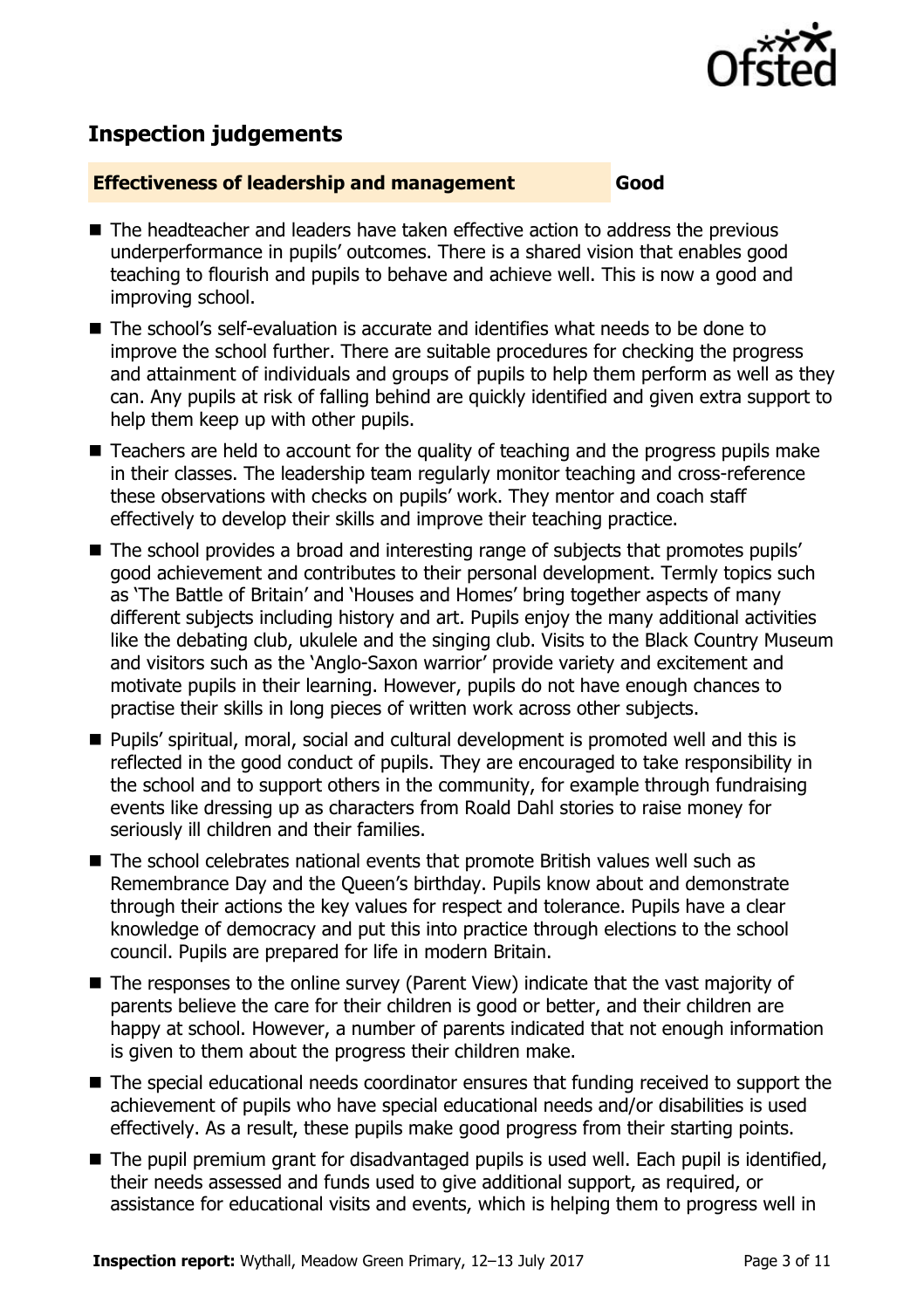

their learning.

 $\blacksquare$  The effective use of the primary school sport and physical education (PE) funding ensures that all pupils become more physically active. It funds a specialist coach who takes sports lessons in conjunction with the teachers and also runs after-school clubs like multi-skills, athletics and football. Pupils participate well in local competitions and tournaments such as the Redditch Schools indoor athletics. As a result, pupils are becoming more physically active and healthy.

#### **Governance of the school**

- The governing body has taken effective steps to improve its oversight of the school's work since the last inspection. Governors have received up-to-date training and streamlined the way they hold school leaders to account for the school's performance.
- Governors know school's strengths and weaknesses, including how it compares with other schools, how well different groups of pupils achieve and the quality of teaching. In addition to their own regular visits to the school, governors gather evidence about the school from reports and presentations from the school leaders and from talking to pupils and parents.
- Governors ensure that action is taken if teaching falls below the required standard. They have a good understanding of school finances, including how the pupil premium, special educational needs and primary sports PE funding is spent.

#### **Safeguarding**

- The arrangements for safeguarding are effective. The headteacher has ensured that all staff and governors have read and acted on the latest guidance on keeping children safe, including that on the dangers of extremism and radicalisation.
- The school works very well in partnership with parents and other agencies to ensure that pupils are safe and cared for well. Staff have a very good awareness of safeguarding issues and procedures to follow should they be concerned about a pupil's welfare. The school helps parents understand the importance of adopting safe practices, such as using the internet safely.

#### **Quality of teaching, learning and assessment Good**

- Teaching is now good. Weaknesses in teaching have been effectively addressed. As a result, most pupils are making good progress in reading, writing, mathematics and other subjects across the curriculum.
- Learning is typically well planned to help pupils make good progress from their starting points. Teachers have secure subject knowledge and use this to check pupils' understanding and develop their thinking skills through targeted questions. For example, in a history lesson, effective questioning encouraged pupils to analyse how a 1940 Ministry of Information propaganda film persuaded people to think in a certain way.
- Teachers develop pupils' writing skills well. Pupils develop the basic skills of spelling,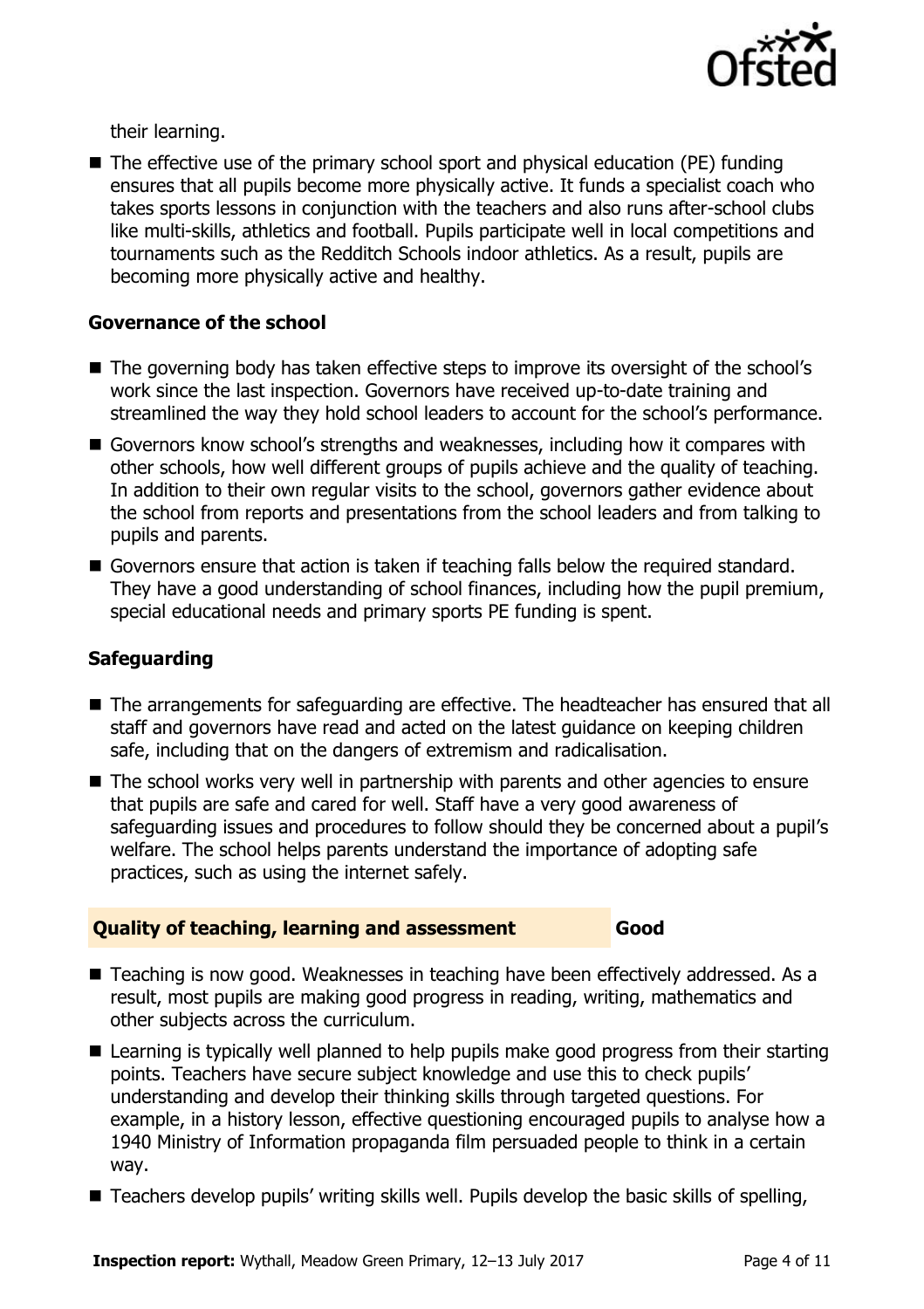

punctuation and grammar. They are able to write for a range of purposes and audiences effectively. For instance, in a key stage 2 lesson, pupils wrote a diary entry that reflected the feelings, experience and opinions of a character effectively.

- The good teaching of phonics has ensured that pupils can build words effectively and develop their early reading skills confidently. Pupils read well and enjoy reading both in and out of school. They are able to talk about their favourite poems, such as, 'The Raven' by Edgar Allen Poe.
- The teaching of mathematics has improved and ensures that pupils are confident in using the essential skills of calculation. In a key stage 1 numeracy lesson, pupils were engrossed, dividing numbers by making good use of objects such as cubes to count out the shared amounts correctly. On occasion, however, pupils do not have enough chances to solve everyday mathematical problems.
- Teaching assistants make a positive contribution to lessons, particularly for those who find learning difficult. They work well to support those pupils who need to catch up, using appropriate teaching resources and asking questions effectively to develop pupils' knowledge, skills and understanding.
- Teachers follow the school's homework policy and pupils are given tasks to consolidate their learning in mathematics and English, or extend their skills through project work. Pupils told inspectors that their homework helps them with their learning.

#### **Personal development, behaviour and welfare Good**

#### **Personal development and welfare**

- The school's work to promote pupils' personal development and welfare is good. Pupils are confident learners, well equipped for their lessons and settle quickly to their work. Pupils enjoy helping each other when working together on tasks and activities.
- **Pupils are proud of their school and know how to care for the environment, for** example by turning the lights out when they are not in use and recycling a range of materials. The school buildings and grounds are free of litter, bright and filled with stimulating resources.
- **Pupils are keen to take on responsibilities, such as school councillors, buddies and** monitors. They learn to consider their role in society and how to help those less fortunate than themselves. For example, they gave food to the homeless and donated 50 shoeboxes to Operation Christmas Child.
- Pupils have a good understanding of the different forms bullying can take, including those relating to race and gender. Bullying is extremely rare and pupils are confident that staff would deal quickly and effectively with any, if it should happen. They have a good understanding of a range of safe practices, including those relating to road, rail and fire safety. Pupils are taught to stay safe when they are online and appropriate controls are in place on school computers.
- **Parents and pupils greatly appreciate the well-run breakfast and after-school clubs,** which provide a calm and sociable start and end to the school day.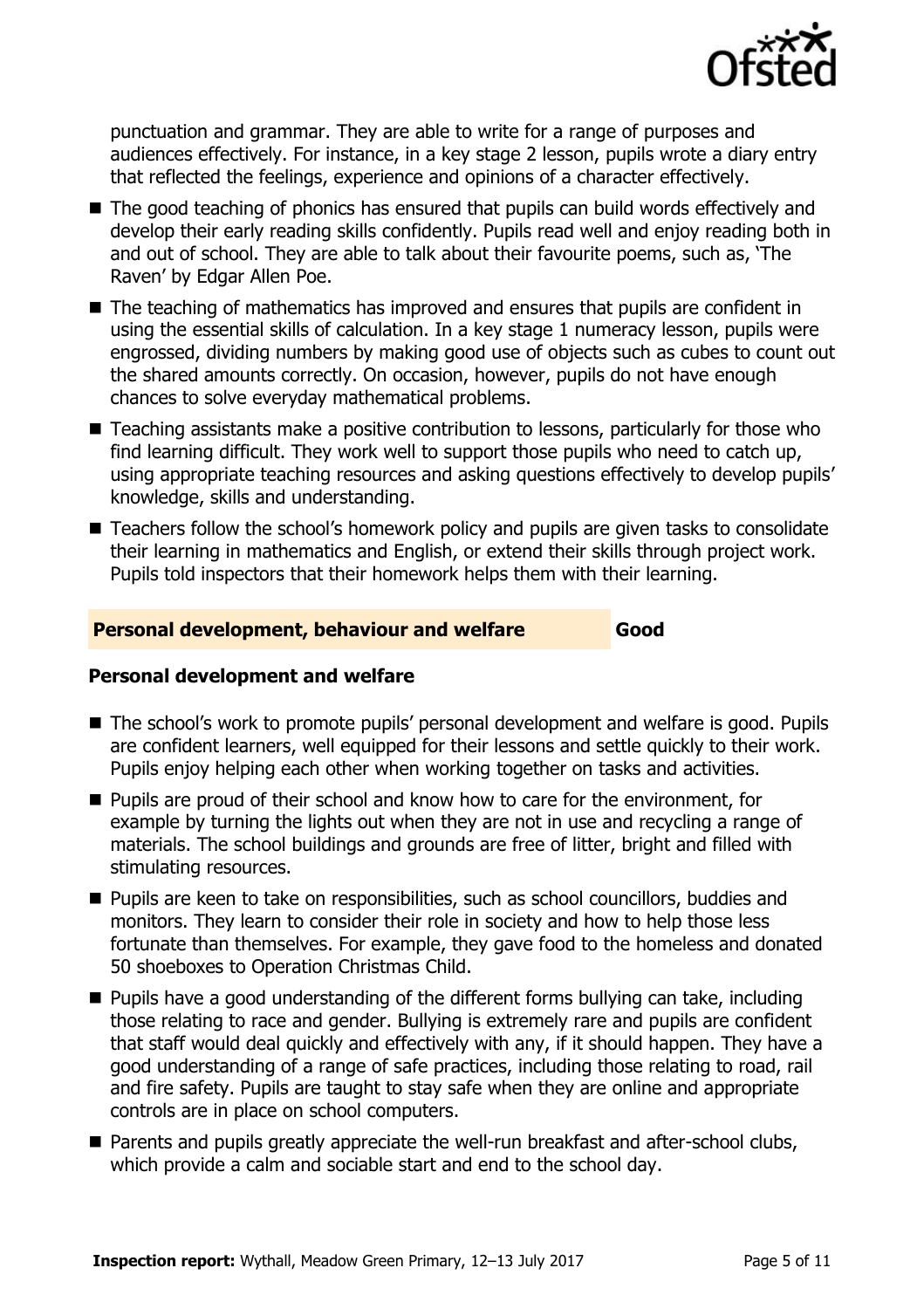

### **Behaviour**

- The behaviour of pupils is good. They are polite, kind and friendly. Pupils behave well around the school and are usually attentive and enthusiastic in lessons. However, very occasionally, their levels of concentration subside in class.
- Playtimes and lunchtimes are happy and sociable occasions. Pupils sit and chat together and welcome the opportunity to socialise with their friends. Pupils act responsibly when playing ball games in the playground, where they are well supervised.
- Leaders have worked hard to improve the behaviour of the very small number of pupils whose behaviour has been challenging. A few parents raised concerns about the impact of these pupils' behaviour on others in school. Scrutiny of the school's records shows that any instances of challenging behaviour have been dealt with appropriately.
- **Pupils'** attendance is similar to the national average and persistent absence below average. The efforts made by the school to promote regular attendance continue to be successful.

#### **Outcomes for pupils Good**

- Outcomes are good. Effective action has been taken to speed up the slow progress made by some groups of pupils at the end of key stage 2 for the last two years. Provisional outcomes for this year show most Year 6 pupils have made secure progress in reading and writing from their starting points compared to other pupils nationally. Progress in mathematics has improved although it is not quite as strong.
- Standards have risen to above average in Year 2 with pupils making rapid progress. The proportion of pupils working at greater depth has increased to above average at the end of key stage 1 and 2 this year. Most current pupils, throughout the school, are making good progress. Increasing numbers of pupils are working at the expected and higher standards. Pupils throughout the school are prepared well for the next stage of their education.
- **Pupils read well. The most able pupils read fluently and less-confident readers can use** the sounds that letters represent to decipher words. Outcomes in phonics remain above the national figures.
- The most able pupils, including the most able disadvantaged pupils, currently in the school are being challenged to make good progress. This is because they are presented with work that that requires them to demonstrate mathematical reasoning and sophisticated writing skills.
- The progress of disadvantaged pupils is carefully tracked, and additional targeted help is provided if they fall behind in their learning. Almost all are making good progress across the school because they are attempting harder work and succeeding. Consequently, differences in attainment and progress have diminished or are closing swiftly between these pupils and others nationally.
- Pupils who have special educational needs and/or disabilities make good progress. This is because the adults who work with them provide highly effective support to ensure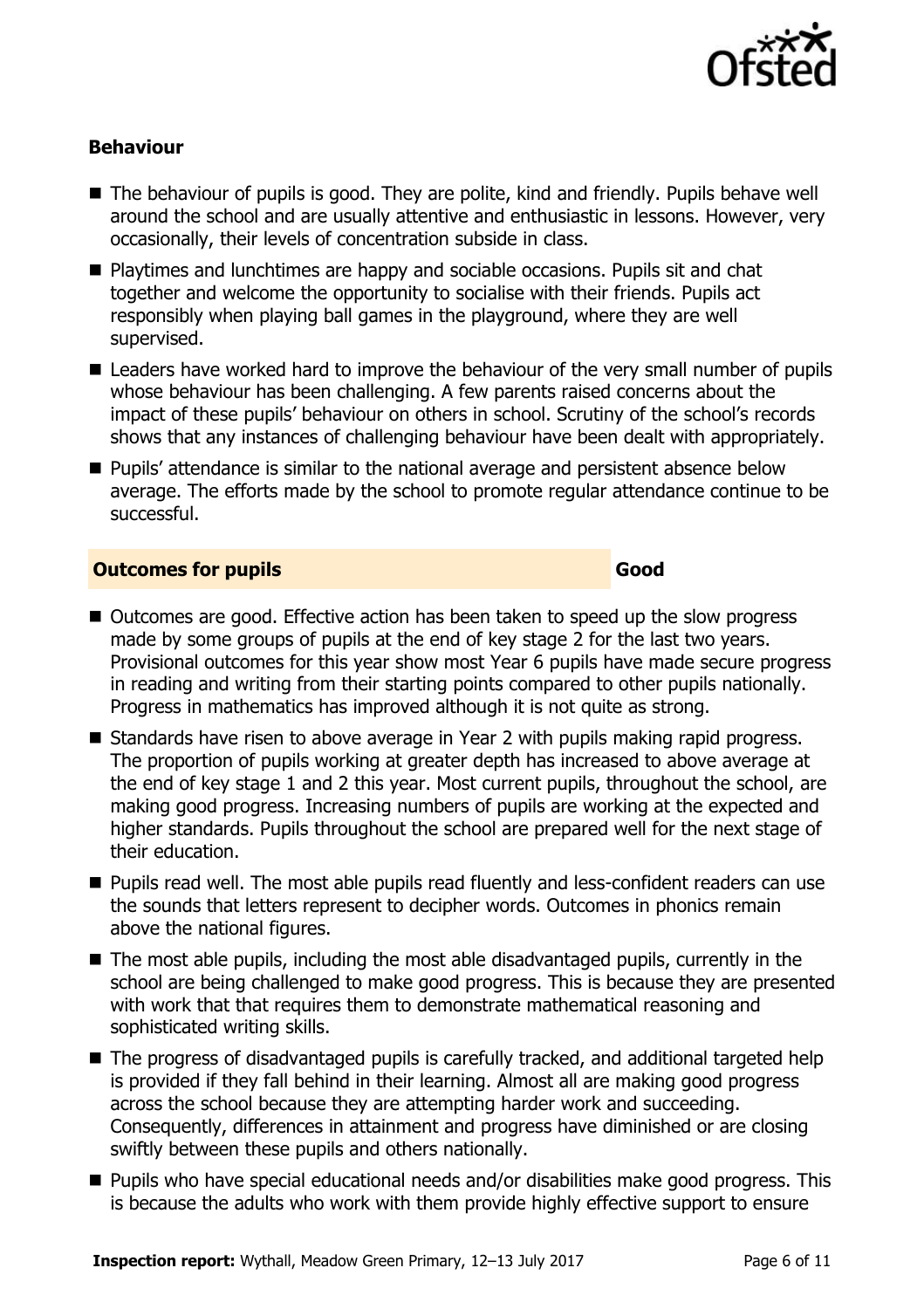

that they are secure in their learning.

■ Work in books shows pupils make good progress across the curriculum. In science, pupils master investigative and practical skills to test their ideas. In design and technology, pupils design and make products that solve real and relevant problems in different contexts. The study of famous musicians and artists inspires pupils to appreciate different types of art and music, develop skills in these subjects and produce their own compositions.

#### **Early years provision Good**

- The majority of children join Nursery or Reception settings with skills that are broadly typical for their age. They make rapid progress, including disadvantaged children, and by the end of the Reception Year the proportion reaching a good level of development is above average. This means children are well prepared to start Year 1.
- Leadership and management of early years provision are good. Working well together, the leader and teachers develop children's sense of wonder and curiosity about the world around them, and ensure that they grow in a caring and stimulating environment.
- Children experience a rich curriculum and are provided with many opportunities to develop their imagination. For example, children mixed, rolled, and cut dough to make biscuits for Mother's Day. In another activity, a boy showed great resilience and concentration using tweezers to pick out coins in the sand and name and sort them in the correct order.
- The assessment of children's development is regular, rigorous and accurate. The information collected identifies the skills that individual children need to acquire. As a result, early reading, writing and number skills develop quickly.
- Every opportunity is taken to encourage children to explore and find things out for themselves. During the inspection, children enjoyed participating in a dinosaur hunt outdoors. They delighted in finding the different dinosaurs hidden in the outdoor play areas and ticking them off their checklist.
- Partnerships with parents are good and parents feel their children settle quickly. The school also has a good relationship with other nursery providers. This means children make a smooth transition when they start school.
- Adults have high expectations of the children, including that of behaviour. Consequently, children behave well, learn how to share and take turns because adults consistently show how it is done. The warm and supportive relationships staff create ensure that the children feel safe and cared for. Children are kept safe because all staff closely adhere to procedures and risk assessments.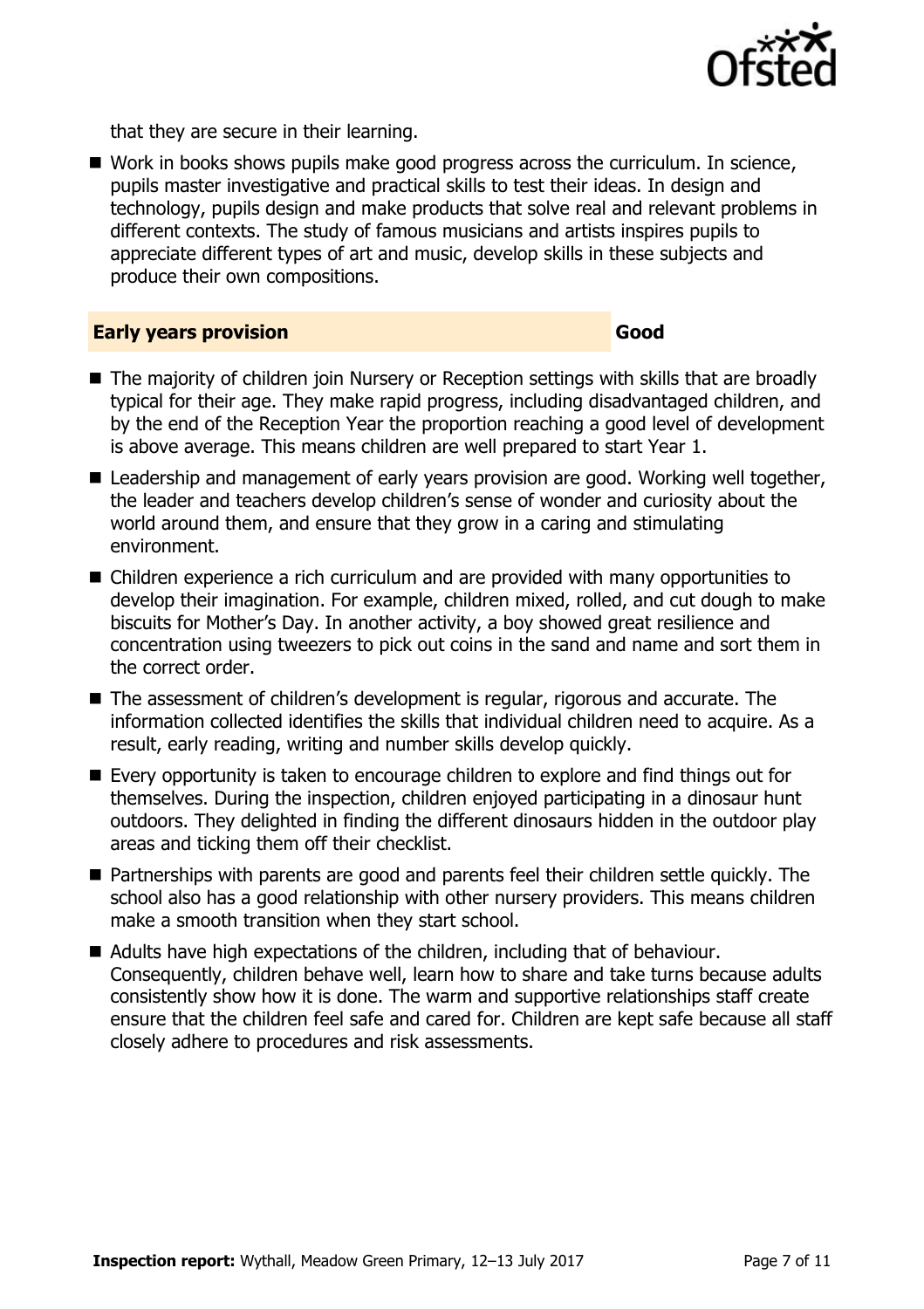

# **School details**

| Unique reference number | 116763         |
|-------------------------|----------------|
| Local authority         | Worcestershire |
| Inspection number       | 10032591       |

This inspection of the school was carried out under section 5 of the Education Act 2005.

| Type of school                      | Primary                       |
|-------------------------------------|-------------------------------|
| School category                     | Community                     |
| Age range of pupils                 | 3 to 11                       |
| <b>Gender of pupils</b>             | Mixed                         |
| Number of pupils on the school roll | 330                           |
| Appropriate authority               | The governing body            |
| Chair                               | Jarrod Marsland               |
| <b>Headteacher</b>                  | Nathan Jones                  |
| Telephone number                    | 01564 823495                  |
| Website                             | www.meadowgreen.worcs.sch.uk/ |
| <b>Email address</b>                | head@meadowgreen.worcs.sch.uk |
| Date of previous inspection         | 4-5 March 2015                |

#### **Information about this school**

- The school is larger than the average-sized primary school.
- Early years provision is part time in Nursery and full time in Reception.
- Most pupils are of White British heritage.
- The proportion of pupils who have special educational needs and/or disabilities is average. An average proportion of pupils are in receipt of an education, health and care plan.
- $\blacksquare$  The proportion of pupils supported by the pupil premium is well below average. The school's deprivation indicator is below average.
- The school meets requirements on the publication of specified information on its website.
- There is little mobility within the school. Very few pupils join 'in year'. Most pupils stay at the school throughout their primary years.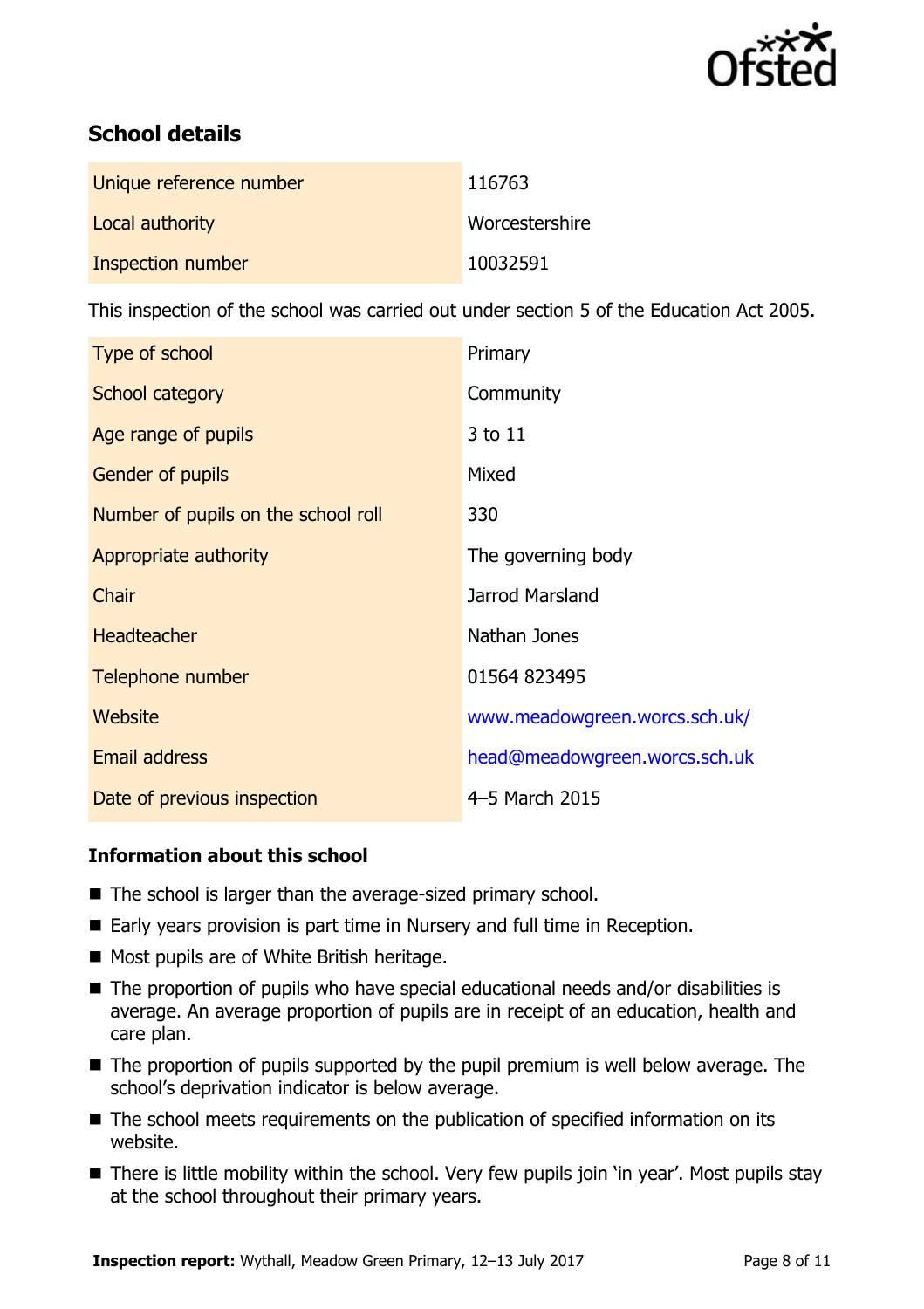

- The school meets the government's current floor standards, which are the minimum standards expected nationally for pupils' attainment and progress in reading, writing and mathematics by the end of Year 6.
- The school runs breakfast and after-school clubs.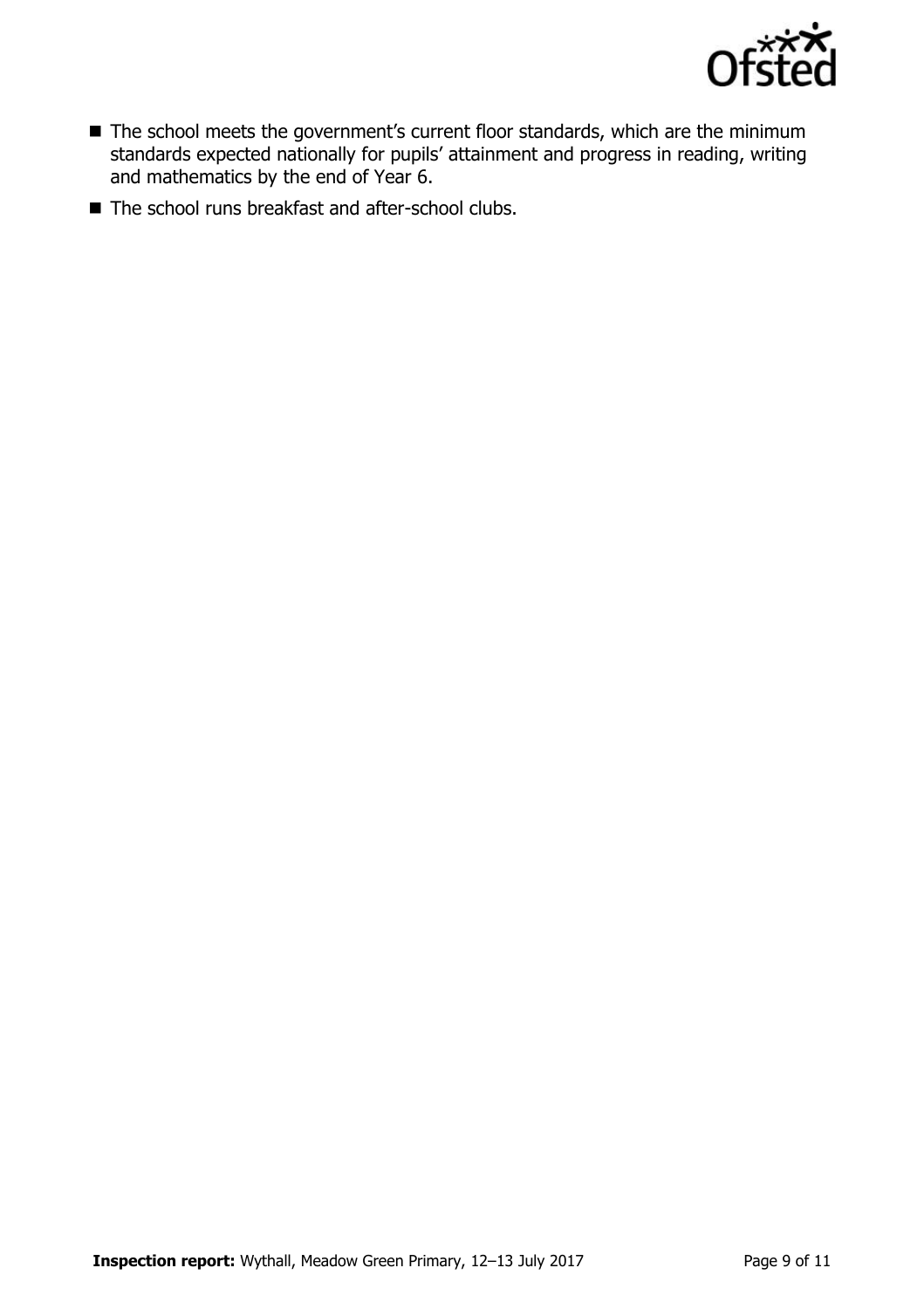

# **Information about this inspection**

- Inspectors gathered a range of evidence to judge the quality of teaching, learning and assessment over time. They observed learning in lessons. These included joint observations with the headteacher. In addition, inspectors listened to pupils read.
- Inspectors looked at examples of pupils' work and talked to pupils about their learning.
- Inspectors talked to parents as they brought their children to school and examined their responses to the online free-text survey for parents.
- Inspectors considered the views of staff that completed the online questionnaires.
- Inspectors took account of the 98 responses to Parent View, Ofsted's online questionnaire.
- $\blacksquare$  Meetings were held with a group of pupils, the chair of governors, and a representative from the local authority and school leaders.
- Inspectors looked at a wide range of school documents, including: the school's own information on pupils' current and recent progress; planning of work in different subjects; leaders' monitoring of the quality of teaching and learning; and records relating to behaviour, attendance and the safeguarding of pupils.

#### **Inspection team**

| Steve Nelson, lead inspector | <b>Ofsted Inspector</b> |
|------------------------------|-------------------------|
| <b>Susan Hughes</b>          | <b>Ofsted Inspector</b> |
| Lisa Buffery                 | <b>Ofsted Inspector</b> |